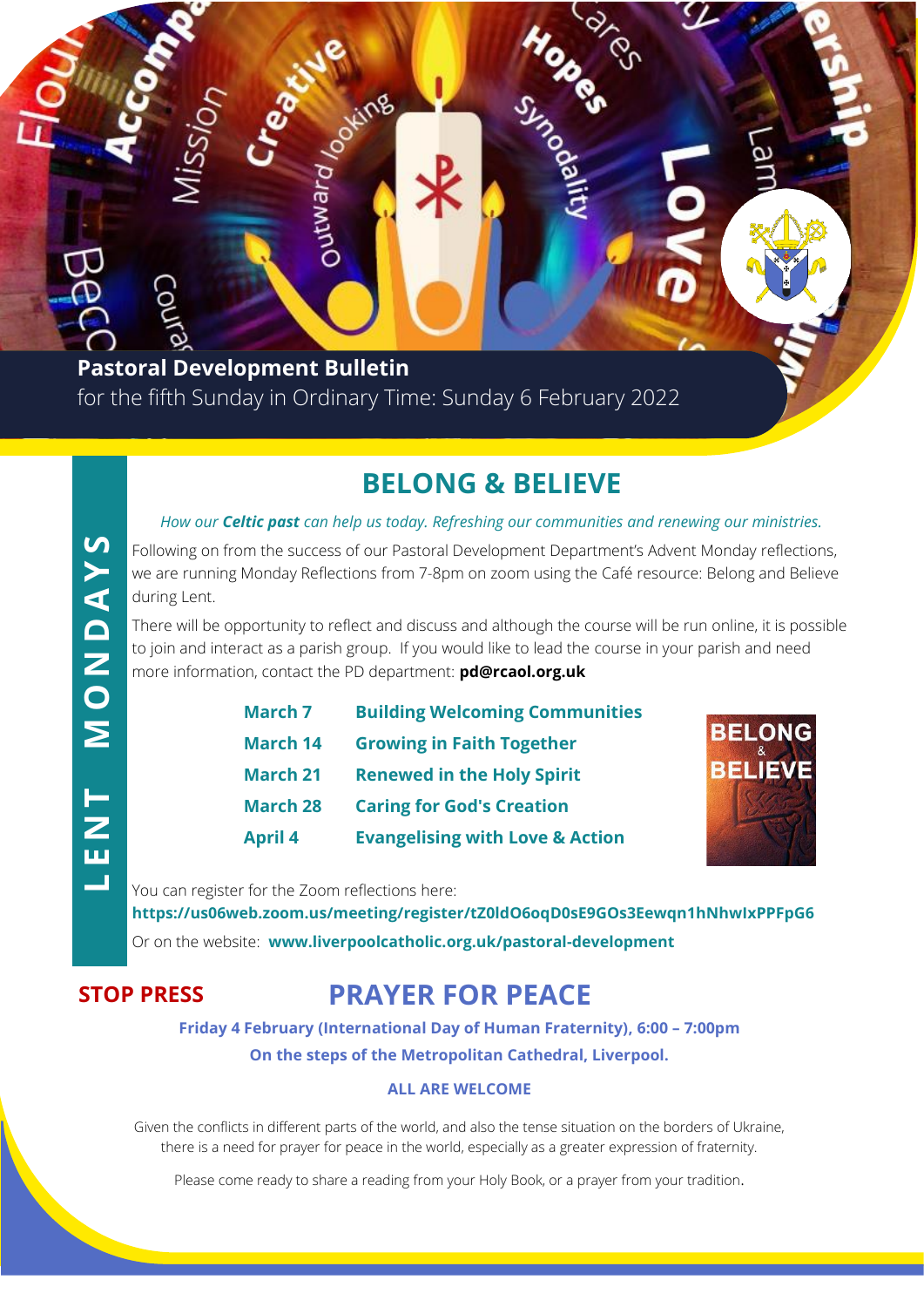### **Preparing for Lent and Eastertide**

[godwhospeaks.uk/focus/preparing-for-lent-and-eastertide](https://www.godwhospeaks.uk/the-god-who-speaks/focus/preparing-for-lent-and-eastertide/)

We've created new posters for schools on the themes: **Ash Wednesday, Lent and Easter** - [godwhospeaks.uk/lent-and-eastertide-resources/posters](https://www.godwhospeaks.uk/the-god-who-speaks/focus/preparing-for-lent-and-eastertide/lent-and-eastertide-resources/posters/)

We've collaborated again with Tony Bower of the York Schools & Youth Trust to create

**An Easter Donkey interactive resource** – [godwhospeaks.uk/the-easter-donkey](https://www.godwhospeaks.uk/the-god-who-speaks/focus/preparing-for-lent-and-eastertide/lent-and-eastertide-resources/the-easter-donkey/)

There's also a new *In-Between Times poster and resources* for **Easter to Pentecost**  [biblesociety.org.uk/resources/the-in-between-time](https://www.biblesociety.org.uk/resources/the-in-between-time/)

More Lent and Eastertide resources, including a visual journey through Eastertide, are found here [godwhospeaks.uk/lent-and-eastertide-resources](https://www.godwhospeaks.uk/the-god-who-speaks/focus/preparing-for-lent-and-eastertide/lent-and-eastertide-resources/)

Fr Michael Hall opens our eyes with **Luke and the Open Heaven** - [godwhospeaks.uk/between-the](https://www.godwhospeaks.uk/the-god-who-speaks/bible-basics/scripture-seekers/between-the-testaments/luke-and-the-open-heaven/)[testaments/luke-and-the-open-heaven](https://www.godwhospeaks.uk/the-god-who-speaks/bible-basics/scripture-seekers/between-the-testaments/luke-and-the-open-heaven/)

Bp David Evans launches a new series on **The Meaning of Life** using the Bible and modern philosophy to help explore some big questions - [godwhospeaks.uk/the-meaning-of-life-part-1-identity](https://www.godwhospeaks.uk/the-god-who-speaks/focus/preparing-for-lent-and-eastertide/the-meaning-of-life-part-1-identity/)

If you haven't seen our commissioned Bible artwork, our new **Mosaic Experience** gives you a 360°tour of this stunning **Little Bits of God** artwork - [art.godwhospeaks.uk](https://art.godwhospeaks.uk/)

#### **Events and workshops**

Come to the most exciting **St Albans Scripture Festival** - [godwhospeaks.uk/our-dioceses/st-albans](https://www.godwhospeaks.uk/the-god-who-speaks/our-dioceses/st-albans-scripture-festival/)[scripture-festival](https://www.godwhospeaks.uk/the-god-who-speaks/our-dioceses/st-albans-scripture-festival/)

**The Society of St. Gregory** is offering these Scripture workshops:

Wednesday 16 February 2022 at 7.30-9pm: **Scriptures for Lent** (Canon Patrick Hartnett) Wednesday 27 April 2022 at 7.30-9pm: **Scriptures for Eastertime** (Mgr Kevin McGinnell)

These are online interactive sessions, with lots of practical help and tips. £10 per person, or £25 if you book for more than two workshops. Bookings, together with all the details, are available on their website **[here](https://www.ssg.org.uk/wednesday-workshops-2022/)** .

EOn **11th May**, Mgr Kevin McGinnell will lead us in a bonus session**, 'Shadows in the Gospel',** for which there's no charge. You can reserve your place when booking for the other sessions online.



### **LGBTQ+ CATHOLICS**

The next LGBTQ+ Catholic Mass, with a social afterwards, is on **Sunday 20th February 2022** at 2.00pm at St Richards, Mayfield Street, Atherton, M46 0AQ.

For more information and to RSVP, please contact Fr Maloney: 0151 287 8787 [frsmaloney@aol.com](mailto:frsmaloney@aol.com)

### **KEEPING IN TOUCH**

**WHATSAPP**

Would you like to get the PD Bulletin directly? Or keep up with Archdiocesan Pastoral Department Events? Be amongst the first to hear by joining the **PD News WhatsApp Group**. This will be for sending information and keeping in touch.

To join please send a WhatsApp message: **JOIN PD NEWS** with your **name** and **parish to 07449 633 977.** Please note that your number may be visible to others in the group. NB Only Admins will be able to post.